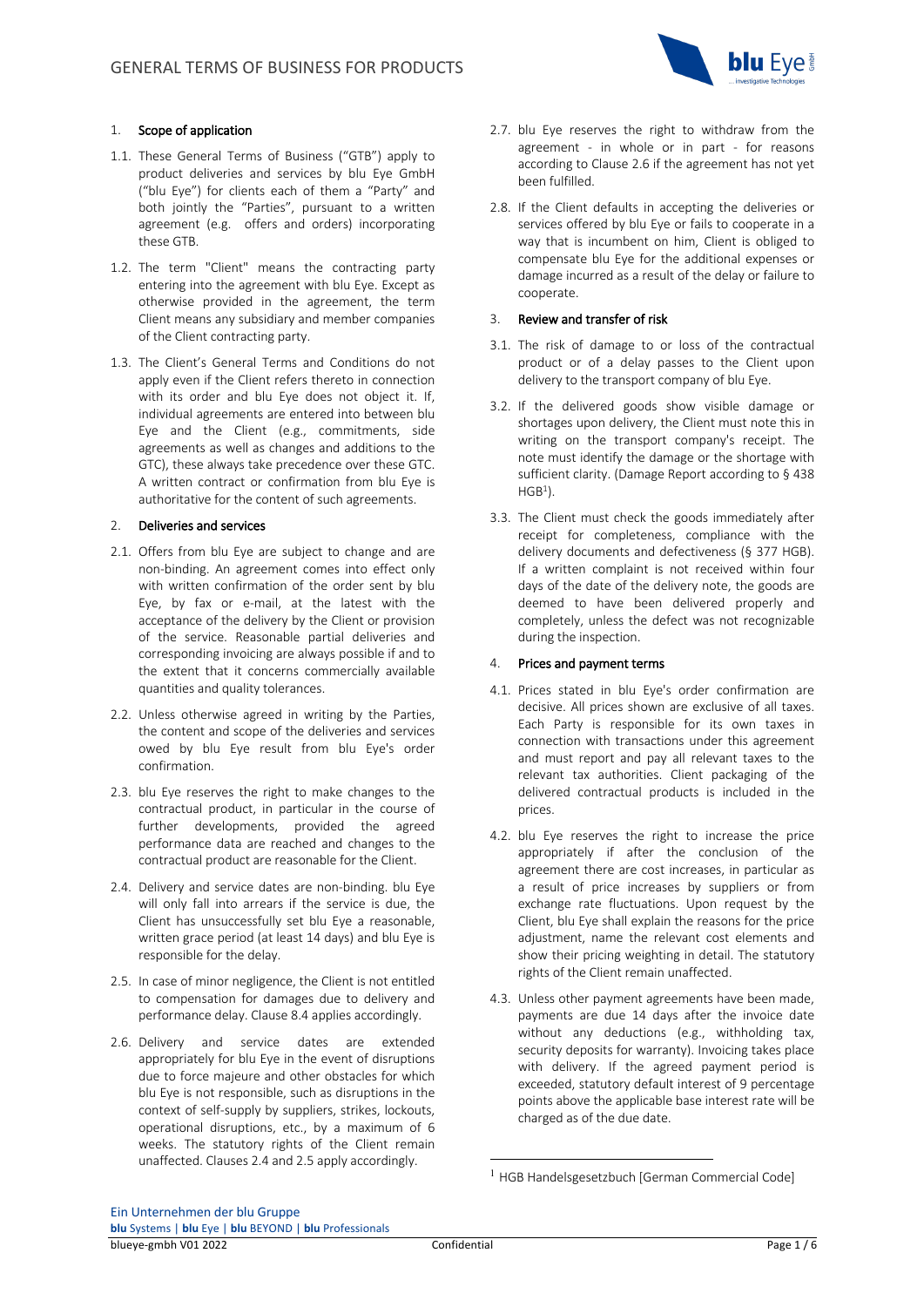

- 4.4. A payment term granted to the Client requires a sufficiently available credit limit for each individual order. If the order exceeds the available credit limit, blu Eye reserves the right to request the remaining order value in advance. In the event of a subsequent change in creditworthiness, blu Eye is entitled to deviate from the terms of payment granted, to demand payment in advance or securities and to withdraw from the agreement in the event of nonperformance.
- 4.5. blu Eye is entitled, despite the Client's provisions to the contrary, to first offset payments against his older debts. If costs and interest have already arisen as a result of default, blu Eye is entitled to offset the payment first against the costs, then against the interest and finally against the main deliveries and services.
- 4.6. The Client is only entitled to set-off or retention rights insofar as his claim has been legally established, is ready for a decision or is undisputed.
- 4.7. In principle, the contractual products are paid for by bank transfer; The Client can only pay by SEPA company direct debit with the prior written consent of blu Eye. blu Eye can either demand payment in advance or a security deposit, especially if the Client deviates from the payment obligations without a justifiable reason. If there is such a justifying reason, blu Eye can also make all outstanding claims for immediate payment due. For claims for which payment in instalments has been agreed, the Client's right to payment in instalments shall lapse if the Client is in arrears with the payment of the instalment or a not inconsiderable part of the instalment for two consecutive dates or in a period that extends over more than two dates, is in arrears with the payment of the instalment in an amount equal to the instalments for two months.

### 5. Retention of title

- 5.1. The contractual products delivered remain the property of blu Eye until the purchase price has been paid in full.
- 5.2. The Client is entitled to resell the reserved goods in the ordinary course of business under retention of title. Client assigns his claims from the transfer of the reserved goods in the respective invoice value of the reserved goods to blu Eye in advance at the time of the order. The Client is authorized to collect the claim himself as long as he meets his payment obligations, does not default on payment and, in particular, no suspension of payments has occurred. If this is the case, however, the Client is obliged, at blu Eye's request, to provide the names and addresses of its customers as well as the type and scope of its claims against them. All related documents are to be handed over to blu Eye; the customers are to be informed of the assignment.
- 5.3. Combining, mixing, processing, or transforming of reserved goods is exclusive to blu Eye. In this case, blu Eye acquires a co-ownership share in the

finished goods or the new item, which corresponds to the ratio of the value of the reserved goods to the value of the finished goods or the new item.

- 5.4. The Client is not permitted to pledge or transfer ownership of goods subject to retention of title. In the event of third-party access to the reserved goods or in the event of an application for the opening of insolvency proceedings against the Client's assets, the Client will point out the ownership of blu Eye and immediately notify blu Eye in writing.
- 5.5. In the event of breach of contract, in particular default in payment, including from other and future blu Eye deliveries or services to the Client or if there are indications of a deterioration in the Client´s financial situation, blu Eye is entitled to demand the return of the delivered goods. Exercising the rights from the retention of title or a demand for return shall be deemed withdrawal from the agreement. Irrespective thereof, blu Eye reserves the right to assert claims for damages. The Client bears all costs of returning and recycling of goods. In order to enforce these rights, blu Eye may enter the Client's business premises and take possession of the reserved goods or demand the assignment of the Client's claims for return against his customers.
- 5.6. The Client is obliged to treat the goods subject to retention of title with care, in particular Client is obliged to insure the reserved goods adequately at his own expense against fire, water and theft damage at new replacement value.
- 5.7. Contractual products delivered for test and demonstration purposes remain the property of blu Eye. The Client is obliged to ensure proper storage and may only use these products within the framework of the agreements made.
- 5.8. If third parties access the goods subject to retention of title or claims assigned in advance, in particular through enforcement measures, the Client must inform blu Eye immediately and provide blu Eye with all documents necessary to enforce its property rights. If the third party is not able to reimburse blu Eye for the judicial or extrajudicial costs incurred, the Client shall assume liability.

## 6. Claims for defects

- 6.1. With regard to the products delivered to the Client, the provisions regarding liability for material defects under the statutory provisions<sup>2</sup> shall apply, unless otherwise stated in the following provisions.
- 6.2. blu Eye does not guarantee that the software functions meet the Client's requirements and that the contractual products work together in the selection made by the Client. Installation / configuration services are generally not owed by blu Eye, consulting services by blu Eye are free of charge and non-binding, unless otherwise agreed in writing.

<sup>2</sup> Kaufvertragliche Sachmängelhaftung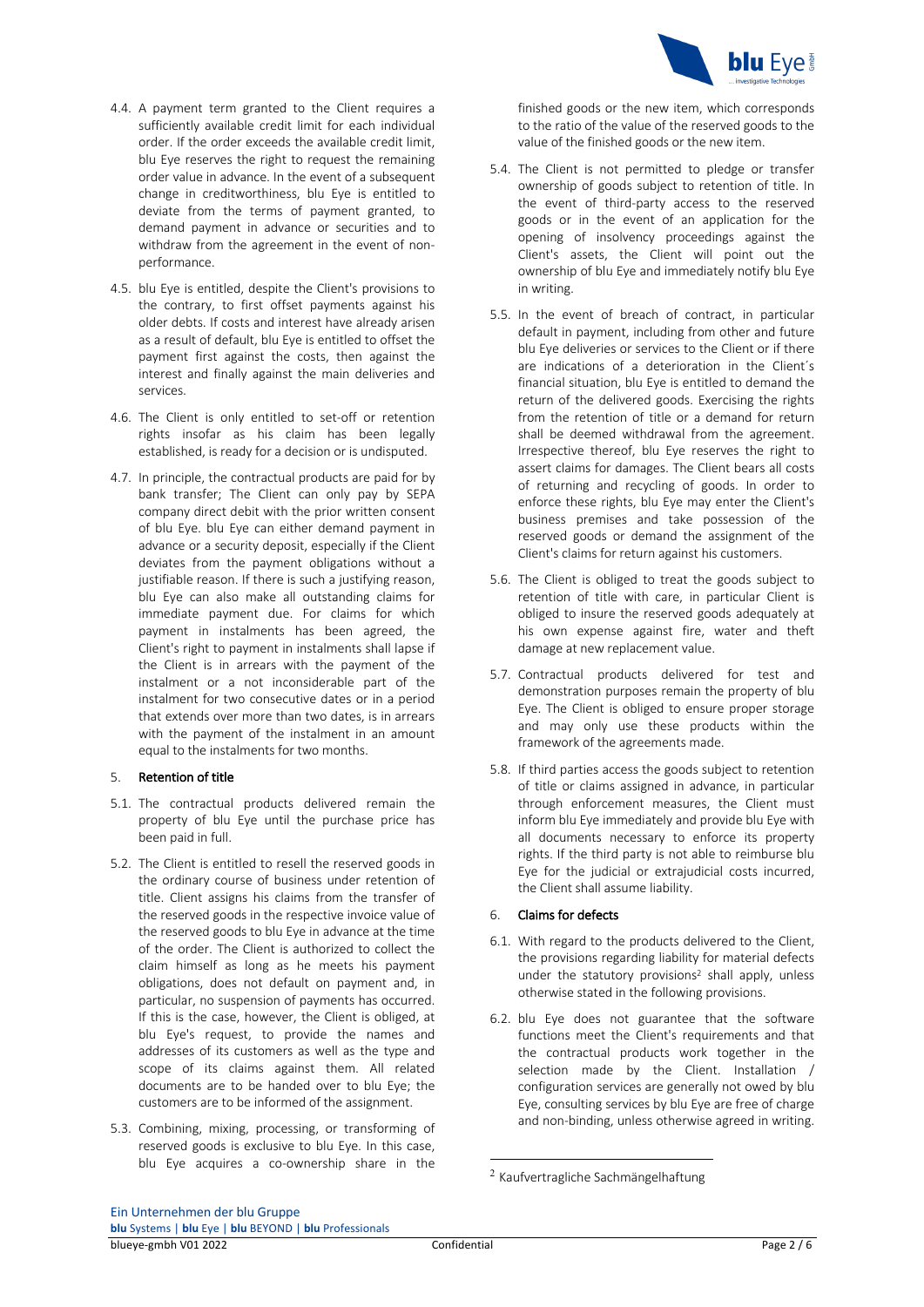

blu Eye assumes no liability, in particular for the functionality of the individual products with each other.

- 6.3. Claims for material defects are excluded,
	- a) in case of only insignificant deviations from the agreed quality,
	- b) in case of only insignificant impairment of usability,
	- c) in the event of functional wear and tear,
	- d) if the serial number, type designation or similar markings are removed or made illegible or
	- e) if the product is modified, improperly installed, maintained, repaired, used or exposed to environmental conditions that do not meet the manufacturer's installation requirements by the Client or third parties, unless the Client can prove that these circumstances were not the cause of the reported defects.
- 6.4. blu Eye assumes no liability for public statements, in particular advertising statements by the manufacturer.
- 6.5. If there is a material defect and after receipt of a written notification of defects by blu Eye, blu Eye will initially choose to rectify the defect or provide a replacement. If blu Eye is unable to rectify the defect or deliver a replacement, if this involves disproportionate costs, or if blu Eye does not remedy the defect within a reasonable grace period set in writing (at least 14 days), the Client is entitled to a reduction of the purchase price or to withdraw from the purchase agreement. If blu Eye delivers a replacement product for the purpose of supplementary performance, the Client must return the defective product and pay compensation for the benefits of use. In the event of withdrawal, the Client will be credited with an amount that results from the purchase price less the value of the usage benefits. To determine the benefits of use, the relationship between the use of the product by the buyer and the expected total product life will be evaluated.
- 6.6. The warranty provisions of the aforementioned Clauses 6.1 to 6.5 apply accordingly to the provision of work performance.
- 6.7. The content and scope of the work to be performed are usually agreed by the Parties in individual agreements that describe the agreed work, the contractual functions or characteristic performance features. In the event of contradictions, the respective individual agreement takes precedence over these GTB.
- 6.8. If the agreed work does not have the contractual functions or characteristic performance features and after receipt of a written notification of defects by blu Eye, blu Eye will, at its own discretion, remedy the defect or provide a new service.
- 6.9. Claims for defects in quality and title become timebarred 12 months after the transfer of risk. This limitation of liability does not apply in the cases of Clause 8.5.
- 6.10. Client rights deriving from  $\S$  445 (a) BGB<sup>3</sup> only apply to the extent the goods are subject to a consumable goods purchase. The Client must prove to blu Eye in case of doubt, that a consumable goods purchase was conducted ("Verbrauchsgüterkauf").
- 6.11. Clauses 6.1 6.6 do not apply to additional guarantee and warranty commitments by the manufacturer. blu Eye passes manufacturer guarantees and warranty commitments on to the Client without bearing any responsibility.
- 6.12. Claims for material defects are only transferrable with the consent of blu Eye.
- 6.13. If blu Eye is not liable for material defects, in particular because the goods were not purchased from blu Eye, because claims for material defects have already expired or because there is no material defect, blu Eye is entitled to return the goods at the Client's expense and risk and to charge a lump sum for expenses of 60 Euros for processing and verification. It is Client's liberty to prove lower expenses. Repairs outside of the limited warranty are chargeable. A cost estimate is to be paid for by the Client.

## 7. Industrial property rights / copyrights

- 7.1. Regarding its use, each software is subject to the respective license terms of the manufacturer. The Client undertakes to comply with these license terms and will oblige its users accordingly. Client must immediately report any breach of contract by a user to blu Eye.
- 7.2. blu Eye does not guarantee that the delivered products do not infringe any industrial property rights or copyrights of third parties. The Client must inform blu Eye immediately of all claims made against him for this reason.
- 7.3. The Client may not remove, change, cover or otherwise make unrecognizable any references to copyrights, trademarks, or other property rights on the products. The Client is only entitled to translate provided documentation material for commercial purposes with the prior consent of blu Eye.
- 7.4. Insofar as the delivered products were manufactured according to the Client's specifications or instructions, the Client will indemnify blu Eye from all claims asserted by third parties due to the infringement of industrial property rights and copyrights.
- 7.5. The Client is not authorized to change or copy software (with the exception of backup copies), to adapt it for use on incompatible hardware or to process it in any other way.

<sup>3</sup> BGB [German Civil Code]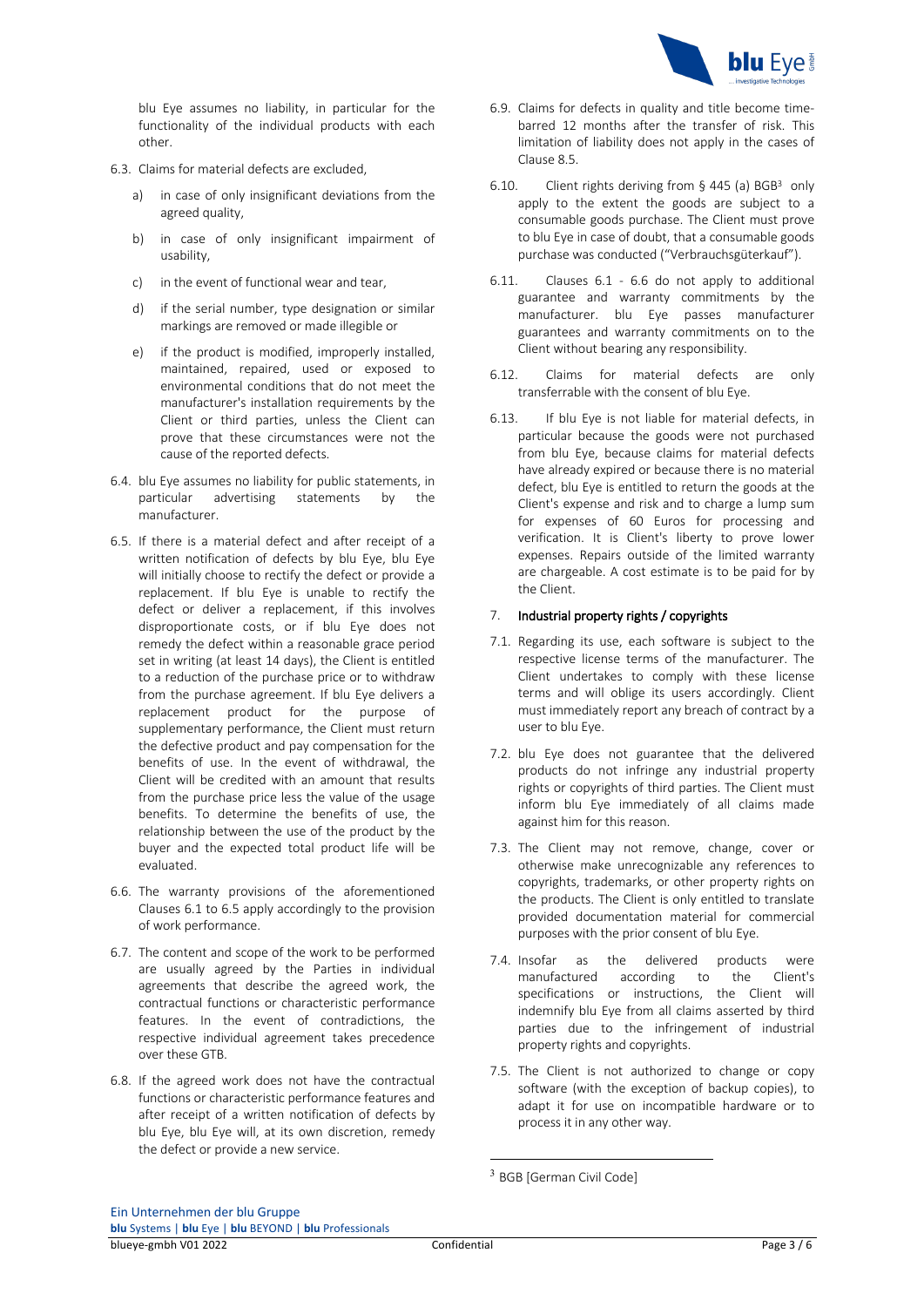

7.6. Lease agreements for software require the prior written consent of blu Eye. Leasing contracts for software can only be concluded within the framework of the respective manufacturer terms and conditions or in compliance with the legal regulations.

## 8. Liability

- 8.1. For damages for which blu Eye is responsible, blu Eye is liable in accordance with the statutory provisions, unless otherwise stated in the following section.
- 8.2. blu Eye is not liable for damage that has not occurred to the delivered contractual product itself, in particular blu Eye is not liable for the loss of data and the resulting damage, lost profit or other financial losses (indirect damage and consequential damage) of the Client.
- 8.3. In the event of damage to property and other damages, the obligation to compensate for damage for which blu Eye is responsible is limited to the coverage amount of the business and product liability insurance taken out by blu Eye.
- 8.4. If blu Eye's liability is excluded or limited, this also applies to the personal liability of employees, contractors, representatives, and vicarious agents.
- 8.5. The liability exemption of the aforementioned Clause 8.1 to 8.4 does not apply,
	- a) if claims are asserted in accordance with the Product Liability Act or impossibility for which blu Eye is responsible;
	- b) guarantees granted by blu Eye;
	- c) for bodily damages that are based on a breach of duty, and which are represented by blu Eye, their legal representatives or vicarious agents;
	- d) if the cause of the damage is based on intent or gross negligence on the part of blu Eye or if blu Eye violates essential contractual obligations (obligations whose fulfilment is essential for the proper execution of the agreement and on the observance of which the contractual partner regularly relies on and may rely).

In the event of a breach of an essential contractual obligation, blu Eye's liability is in any case limited to compensation for the foreseeable, typically occurring damage.

#### 9. Export and import

9.1. All contractual products and technical know-how are delivered by blu Eye in compliance with the currently valid AWG/AWV/ EC Dual-Use Regulation and the US export regulations and are intended for use and remain in the delivery country agreed with the Client. If the Client intends to reexport contractual products, Client is obligated to comply with US. European and national export provisions. The re-export of contractual products – individually

or in system-integrated form – contrary to these provisions is prohibited.

- 9.2. The Client must inform himself independently about the currently valid provisions and regulations. Irrespective of whether the Client specifies the final destination of the delivered contractual products, it is the Client's own responsibility to obtain any necessary approval from the relevant foreign trade authorities before exporting such products. blu Eye has no obligation to provide information.
- 9.3. Any further delivery of contractual products by the Client to third parties, with or without the knowledge of blu Eye, requires the simultaneous transfer of the export license terms. The Client is fully liable for non-compliance with the relevant provisions.
- 9.4. Without prior official approval, the Client is not permitted to sell contractual products directly or indirectly to countries that are subject to a US embargo or to natural or legal persons in these countries or to natural or legal persons who are on US, European or national prohibited lists. Furthermore, it is prohibited to deliver contractual products to natural or legal persons who are in any way connected with the support, development, production, or use of chemical, biological or nuclear weapons of mass destruction.

### 10. Income tax / Import sales tax / Withholding tax / Acknowledgement

- 10.1. blu Eye will invoice Client for all taxes applicable to the sale of the products, broken down by type and jurisdiction that blu Eye is required by law to collect from the Client. Upon Client 's request, blu Eye will provide Client with sufficient documentation to enable Client to complete required tax returns or claim applicable tax credits for amounts paid to blu Eye. If Client is required by applicable law to deduct any amount from the amounts payable to blu Eye pursuant to this agreement as a result of withholding or other taxes or duties of any kind, Client shall first be required to pay such additional amounts as shown on the invoice to blu Eye. To the extent any withholding tax is payable, blu Eye and Client will cooperate and provide all reasonable assistance to obtain the benefits of any applicable tax treaty between the country where the blu Eye entity that accepted the Client 's order is located, and the applicable jurisdiction where the withholding tax was applied.
- 10.2. A Client based outside of Germany must observe the purchase tax / import sales tax regulations of the relevant economic area when purchasing the products, in particular and without request, disclose the sales tax identification number and willingly provide the necessary information. In the event of non-compliance, the Client must as a result, compensate for the expenses / damages incurred.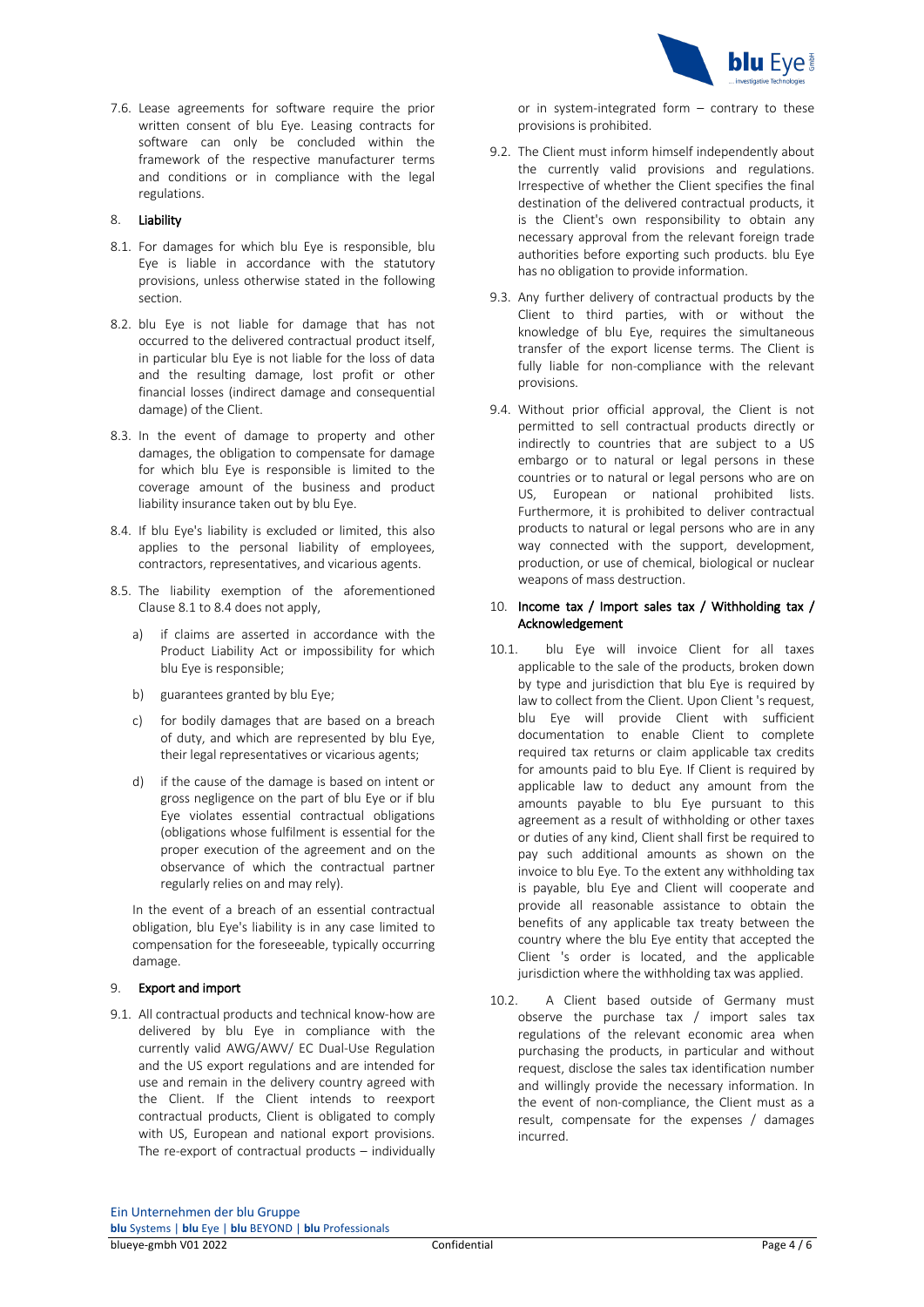

10.3. The Client is obliged to cooperate in the preparation of the evidence required under tax law and must issue and make available the relevant evidence immediately to blu Eye. This applies in particular to the confirmation of arrival within the meaning of § 17a paragraph 2, sentence 1, no 2 UStDV4.

# 11. Confidentiality

- 11.1. To the extent that, in connection with the agreement, each Party comes into possession of any proprietary or confidential information of the other Party ("Confidential Information"), each Party agrees to use the Confidential Information of the other Party solely for the purposes of the agreement and will not disclose such Confidential Information to any third party without the other Party's written consent, save where prohibited by law. The terms of the agreement shall also be considered Confidential Information, subject to the article relating to the use of the Client name. Each Party shall maintain the Confidential Information of the other Party in confidence using at least the same degree of care as it employs in maintaining in confidence its own Confidential Information, but in no event less than a reasonable degree of care.
- 11.2. Confidential Information shall not include information which:
	- a.) shall have become publicly available other than as a result of disclosure by the receiving Party in breach hereof;
	- b.) was disclosed to the receiving Party on a nonconfidential basis from a source other than the disclosing Party, which the receiving Party believes it is not prohibited from disclosing as a result of an obligation in favour of the disclosing Party;
	- c.) is developed by the receiving Party independently of, or was known by the receiving Party prior to, any disclosure of such information made by the disclosing Party;
	- d.) is required to be disclosed by order of a court of competent jurisdiction, administrative agency or governmental body, or by any law, rule or regulation, or by subpoena, summons or any other administrative or legal process, or by applicable regulatory or professional standards; or
	- e.) is disclosed with the written consent of the disclosing Party.
- 11.3. The Client hereby consents to blu Eye disclosing such Confidential Information to any blu Eye entity (including its subsidiaries, partners, principals, and employees) and to any subcontractors, or to its legal advisors, auditors, and insurers or as may be required for the due performance of the agreement.
- 11.4. The Client shall not disclose to any third-party Confidential Information of blu Eye provided hereunder without the express written consent of blu Eye, except where applicable laws, regulations, rules and professional obligations prohibit limitations on disclosure.
- 11.5. The obligations under this Clause 11 will survive termination or expiry of the agreement for an unlimited period.

#### 12. Communication and data transmission

- 12.1. Unless otherwise instructed by a Client authorized person, blu Eye may communicate or exchange data with Client unencrypted via direct connection or remote access to its network infrastructure, e.g. via applications and protocols such as e-mail, FTP, Telnet and others, with data carriers such as Memory sticks, floppy disks, CDs, DVDs. In doing so, the Client accepts the associated risks (including risks of unauthorized access to data or access to network infrastructures, falsification, viruses, malicious code, or other damaging events).
- 12.2. For the purpose of providing the services, blu Eye may use software and servers that are operated under the control of blu Eye or by IT and infrastructure service providers.

### 13. Subcontractors

13.1. blu Eye is entitled to use subcontractors for the provision of deliveries and services. blu Eye will inform the Client in advance if such subcontractors are not blu Eye-Persons. The provisions of Clause 11 on Confidential Information apply to subcontractors.

## 14. Data protection

The definitions in accordance with the current version of the applicable laws on data protection apply to the terms in this section. To the extent necessary for the provision of services according to the agreement, blu Eye can process data provided by the Client. In this regard, blu Eye refers to the data protection declaration on its website.

## 15. Marketing

Except as otherwise provided in the agreement, blu Eye may disclose that it has performed work for the Client, except individuals, for marketing, publication, or reference purposes. blu Eye may mention the general nature of the services rendered alongside the Client's name. Further information may only be provided if it has lawfully become public knowledge or blu Eye has been authorized in writing by the Client.

### 16. Agreement duration

The terms of these GTB and the agreement, which, by their nature extend beyond its termination remain in effect until fulfilled and apply to respective successors and assignees.

<sup>4</sup> UStDV Umsatzsteuerdurchführungsverordnung [VAT Implementation Ordinance]